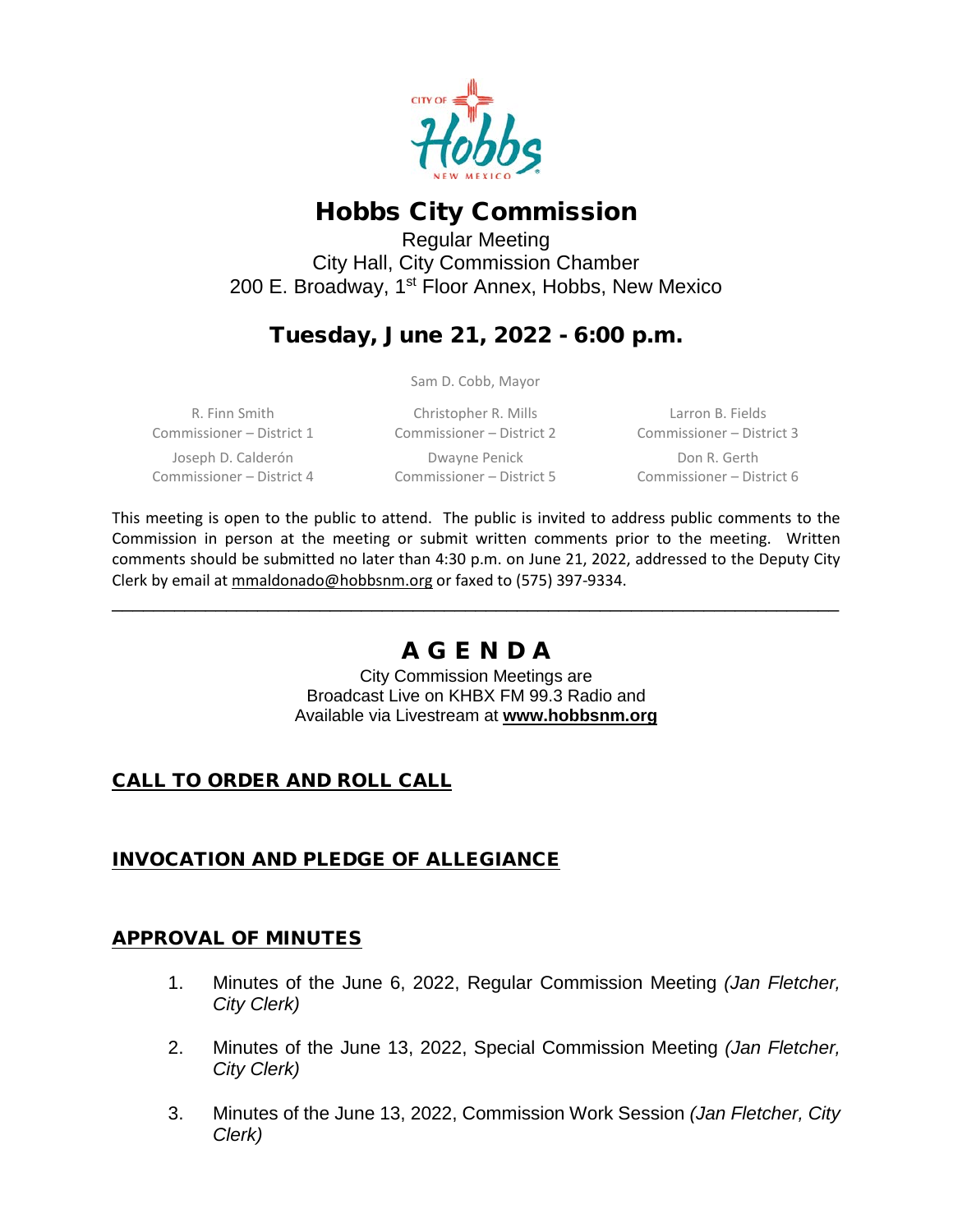#### PROCLAMATIONS AND AWARDS OF MERIT

- 4. Recognition of City Employees Milestone Service Awards for the Month of June, 2022 *(Manny Gomez, City Manager)*
	- $\geq$  5 years Katerina Gill, Senior Center
	- $\geq 10$  years Martin Gutierrez, Water Distribution
	- $\geq 10$  years Jessica Jimenez, Hobbs Police Department
	- $\geq 15$  vears Mark Munro, Hobbs Police Department
	- 15 years Terry Sprouse, General Services Department
	- $\geq 20$  years Kaylyn Lewis, Utilities Office
	- $\geq 20$  years Gary Rohloff, General Services Department
	- $\geq 20$  years Barry Young, Hobbs Fire Department

PUBLIC COMMENTS *(Citizens who wish to speak must sign the Public Comment Registration Form located in the Commission Chamber prior to the beginning of the meeting.)*

> Due to COVID-19, public comment may be submitted in person or in writing. Written comments should be submitted to the Deputy City Clerk at mmaldonado@hobbsnm.org or faxed to (575) 397-9334 no later than 4:30 p.m. on the day of the meeting, June 21, 2022.

CONSENT AGENDA *(The consent agenda is approved by a single motion. Any member of the Commission may request an item to be transferred to the regular agenda from the consent agenda without discussion or vote.)*

5. Resolution No. 7213 – Authorizing the City Manager's Litigation Authority for FY 22-23 *(Efren Cortez, City Attorney)*

### **DISCUSSION**

None

ACTION ITEMS *(Ordinances, Resolutions, Public Hearings)*

6. PUBLIC HEARING: Resolution No. 7214 – Enforcing or Rescinding Resolution No. 7194 as it Applies to Condemned Property Located at 118 North Jefferson *(Valerie Chacon, Deputy City Attorney)*